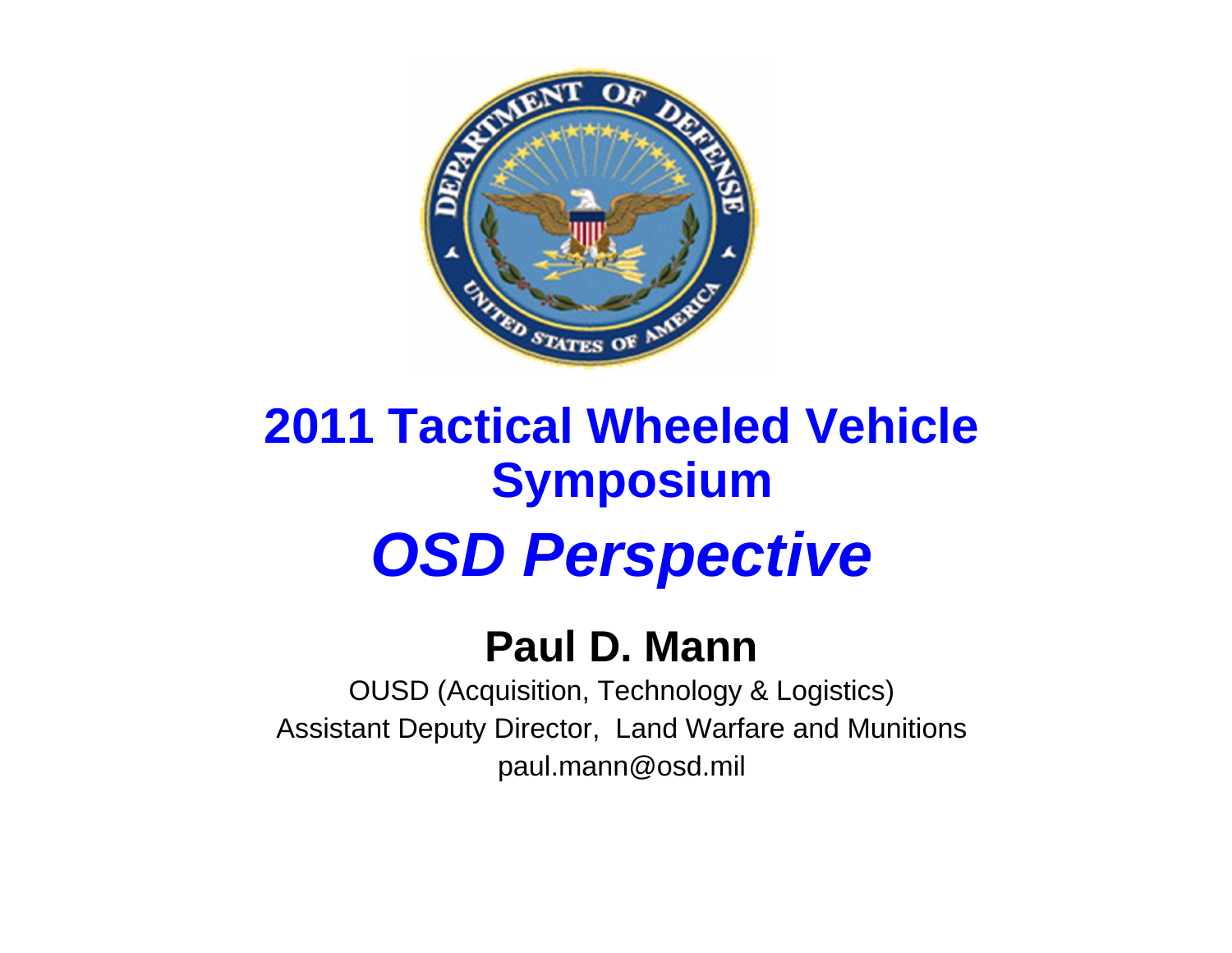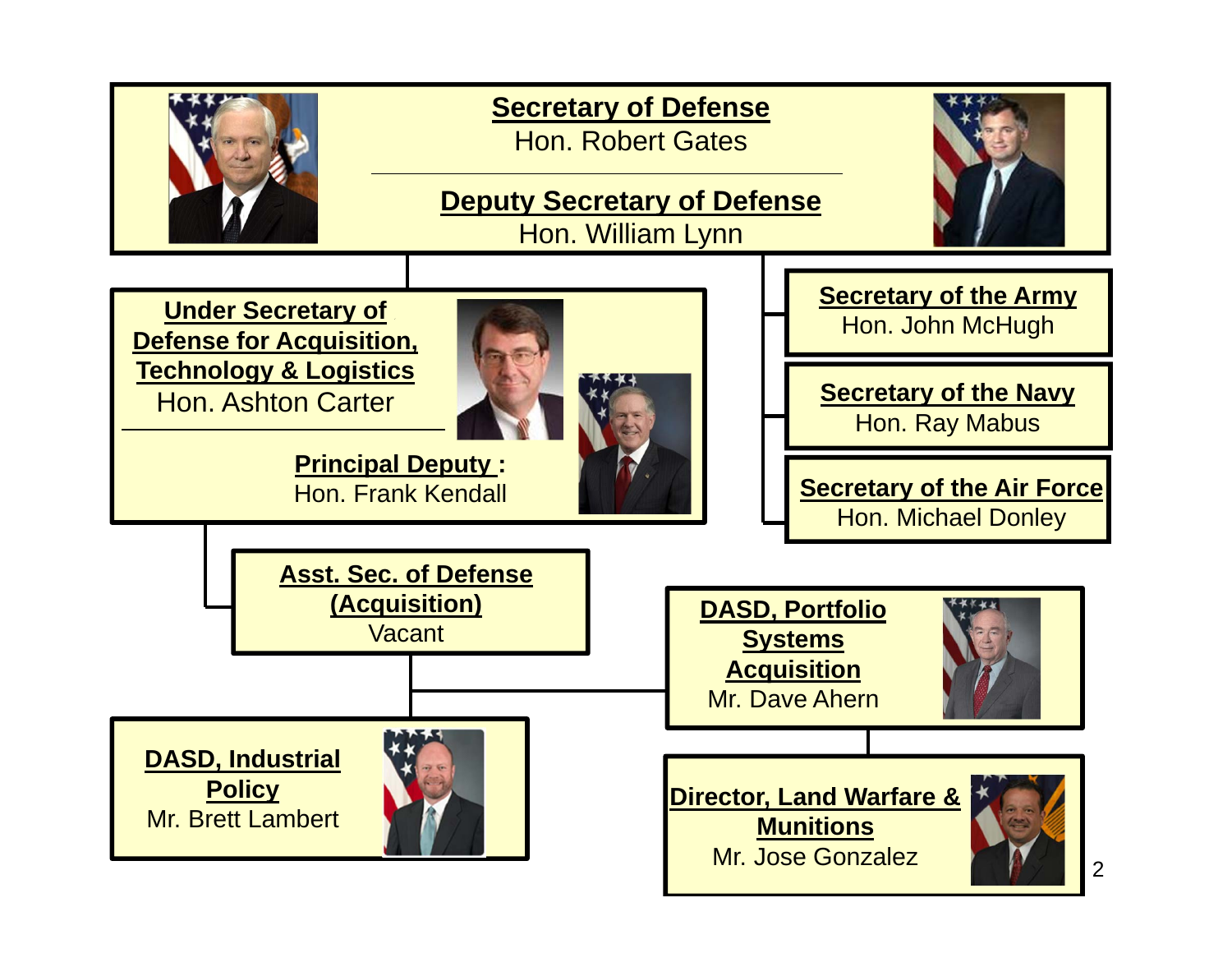## **The Imperative**

- **DELIVER warfighting capability with the Dollars we have**
- **CREATE Better buying Power from the warfighter and taxpayer**
- **RESTORE affordability to Defense Goods and Services**
- **REMOVE/MITIGATE government impediments to leanness**
- **AVOID program turbulence**
- **MAINTAIN a vibrant and financially healthy defense industry**
- **Institutionalize the approach and communicate the OSD Strategy for Ground Vehicles – RELENTLESSLY EXECUTE!**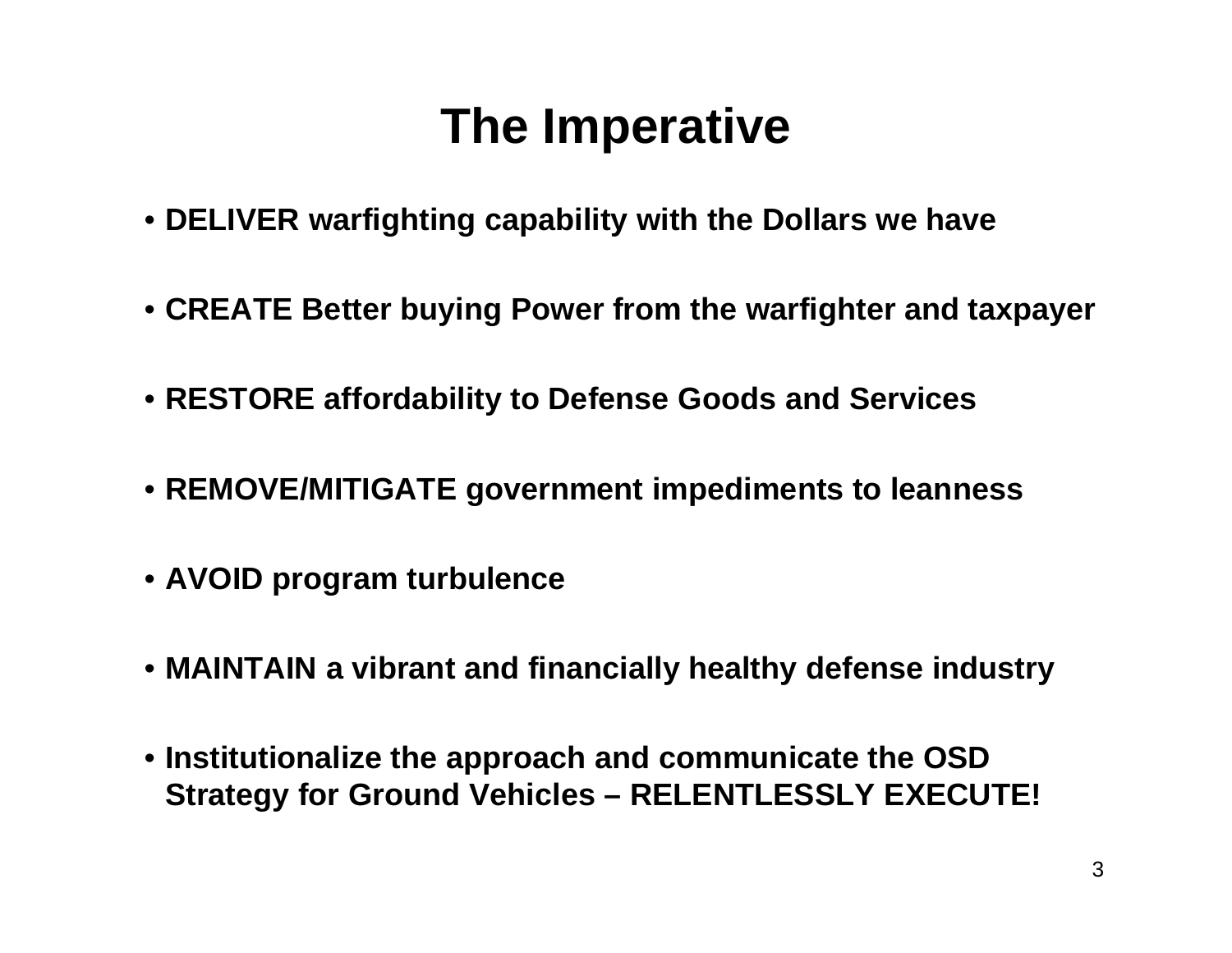### **5 Key Principles Guiding Program Evaluations**

- **EMPHASIZE PROVEN TECHNOLOGIES**
- **SEEK JOINT – NOT SINGLE SERVICE SOLUTIONS**
- **INCORPORATE COMBAT EXPERIENCE**
- **BEWARE THE EXQUISITE SOLUTION**
- **SEEK BETTER BALANCE/MAXIMIZE FLEXIBILITY**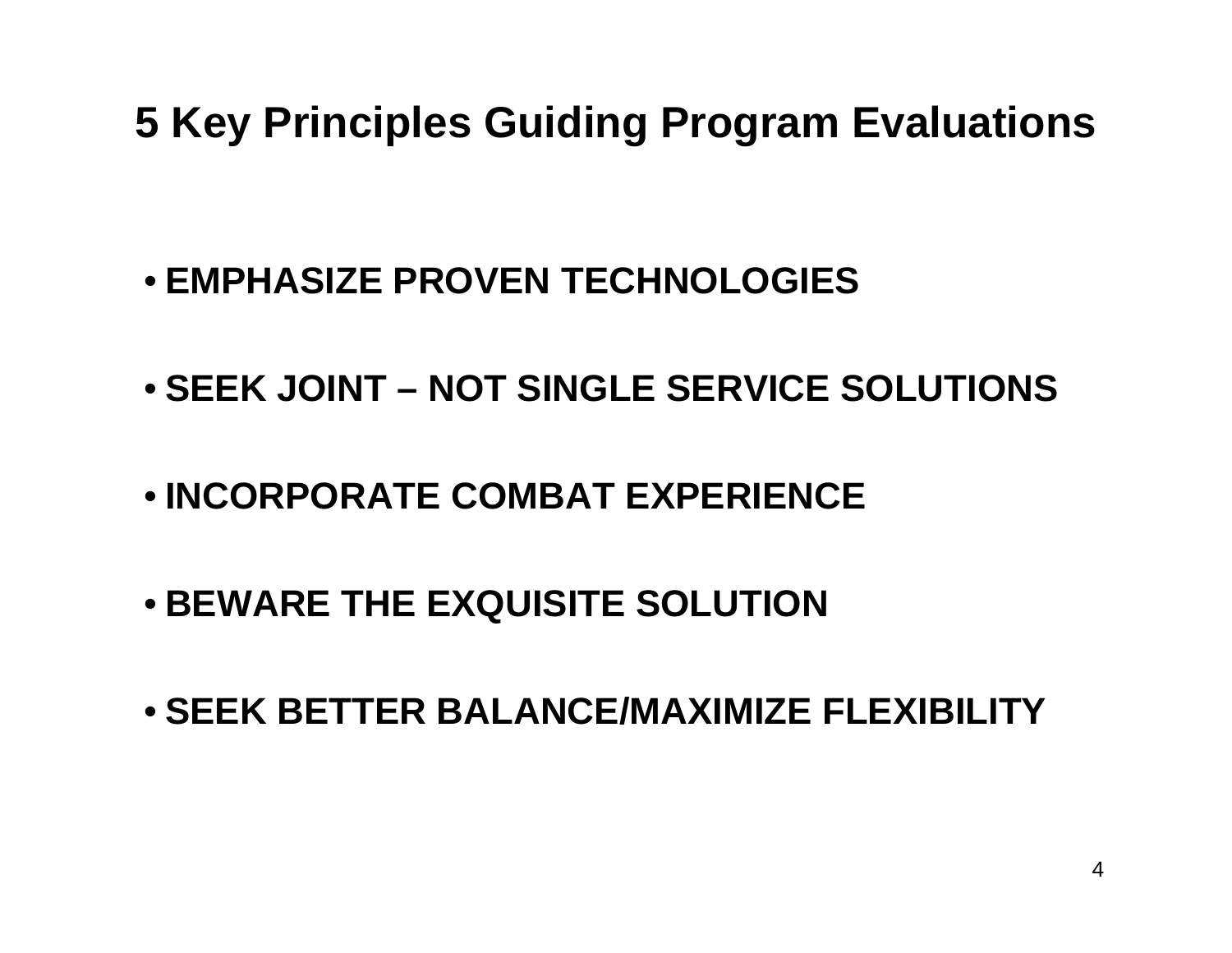### **DoD-Wide Ground Vehicle Strategy (The Plan)**

- **LEVERAGE on-going Service Studies for TWV and the JLTV Analysis of Alternatives; UNITE these efforts into comprehensive strategy**
- **ESTABLISH a context to support future ground vehicle acquisition decisions**
- **IDENTIFY expectations for analyses (AoA, business case, etc) needed to support future decisions from a joint portfolio perspective**
- **BRING FORWARD executable acquisition plans for the ground vehicle programs resourced in the FY12 budget**
- **IMPLEMENT the 5 principles in program evaluations**

OSD will endeavor to align requirements, resources, and acquisition strategies into a UNIFIED PLAN for TWV investment decisions.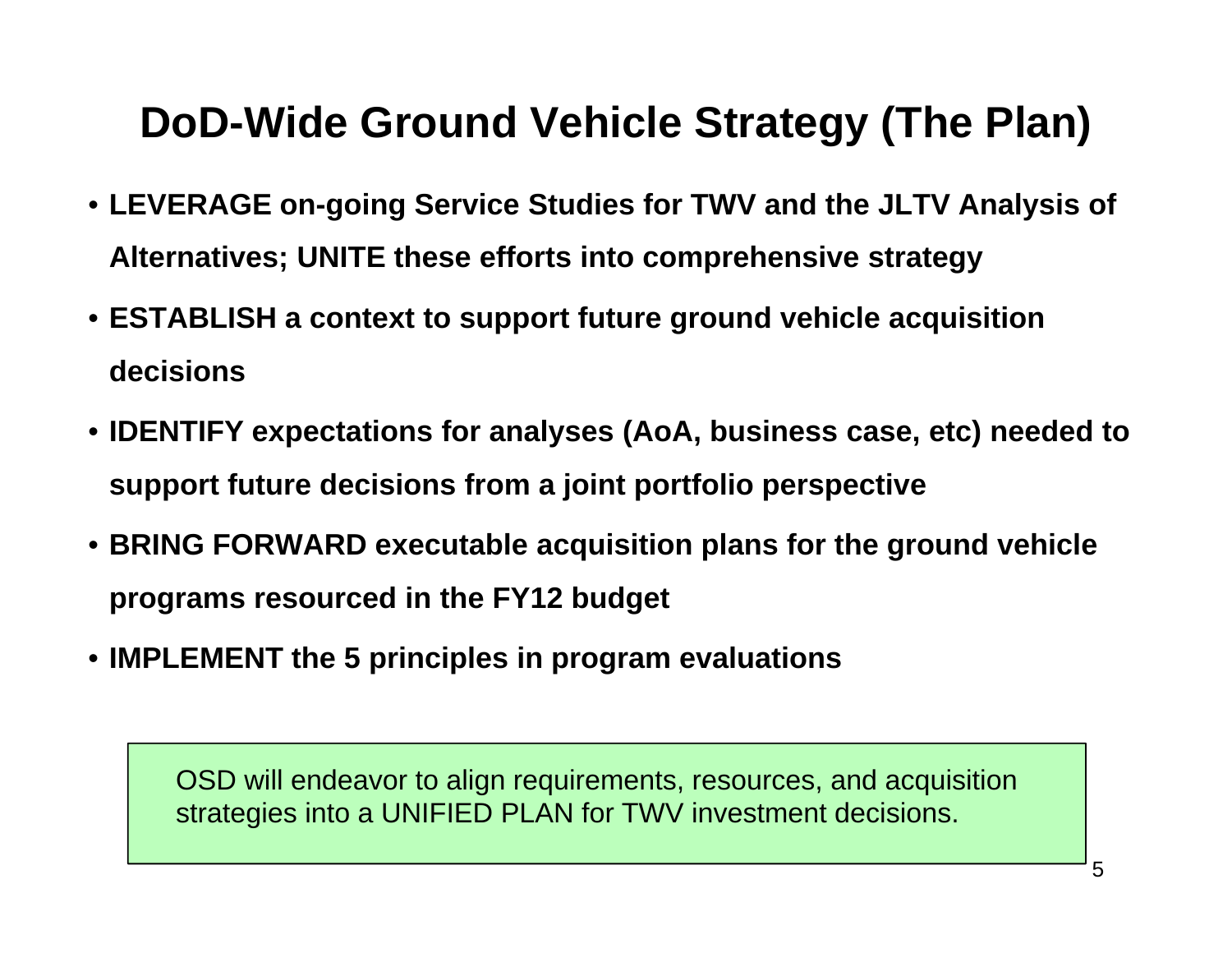# **OPPORTUNITY**

- **The Department use of efficiency \$\$\$ for Army and USMC INVESTS in tactical wheeled and ground vehicle modernization**
- **Service Strategies for Tactical Wheeled Vehicles have matured; CLEAR place to start**
- **OSD PRIORITIES enable Service Strategies to be realized**
	- **- DRIVES Alignment - INFORMS Smart Decisions**
- **IMMENSE Appetite for Immediate Progress**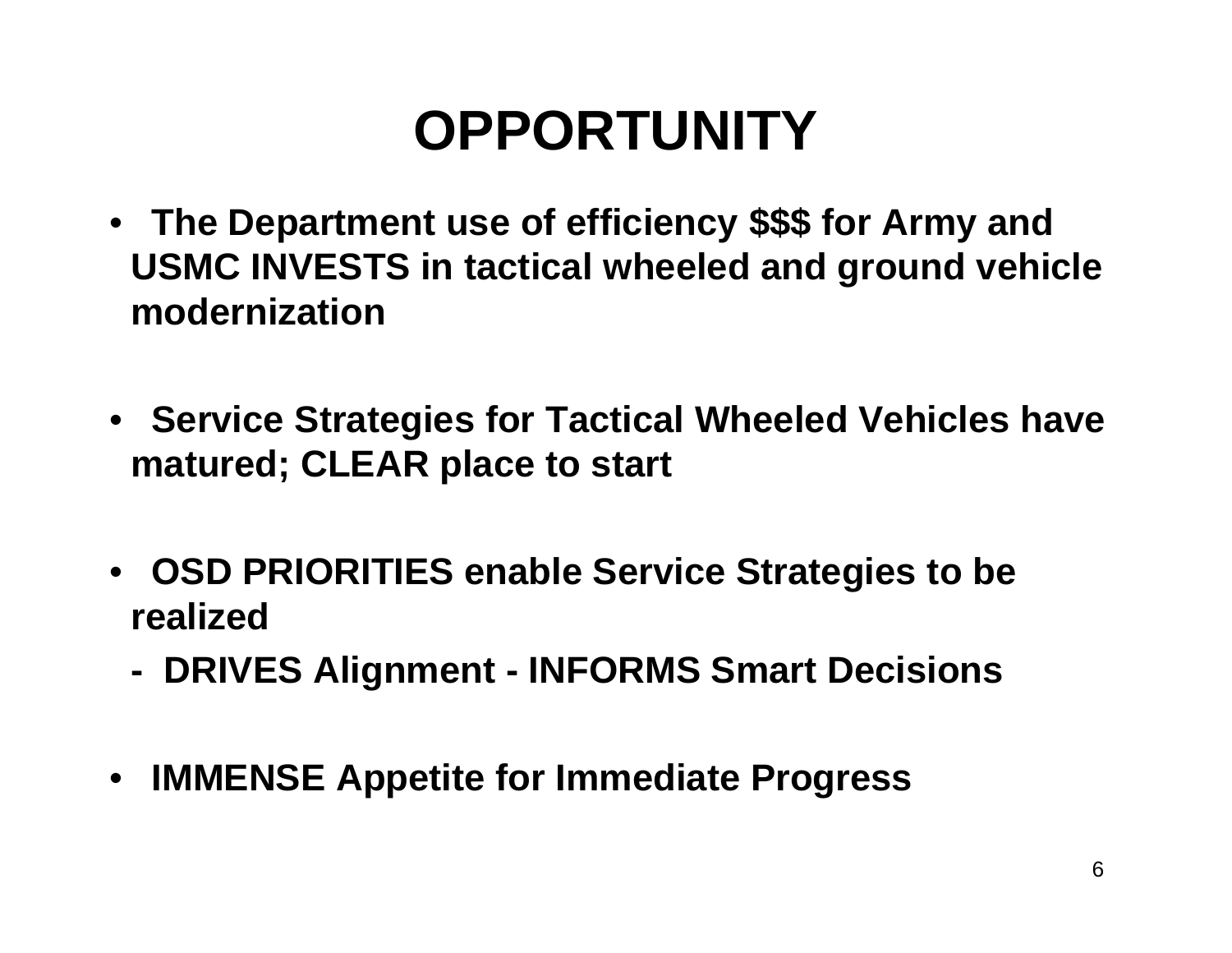### **Acquisition Efficiency Guidance Roadmap The CRITICAL Enablers**

- **Target Affordability and Control Cost Growth**
- **Incentivize Productivity & Innovation in Industry**
- **Promote Real Competition**
- •**Improve Tradecraft in Acquisition of Services**
- **Reduce Non-Productive Processes and Bureaucracy**

7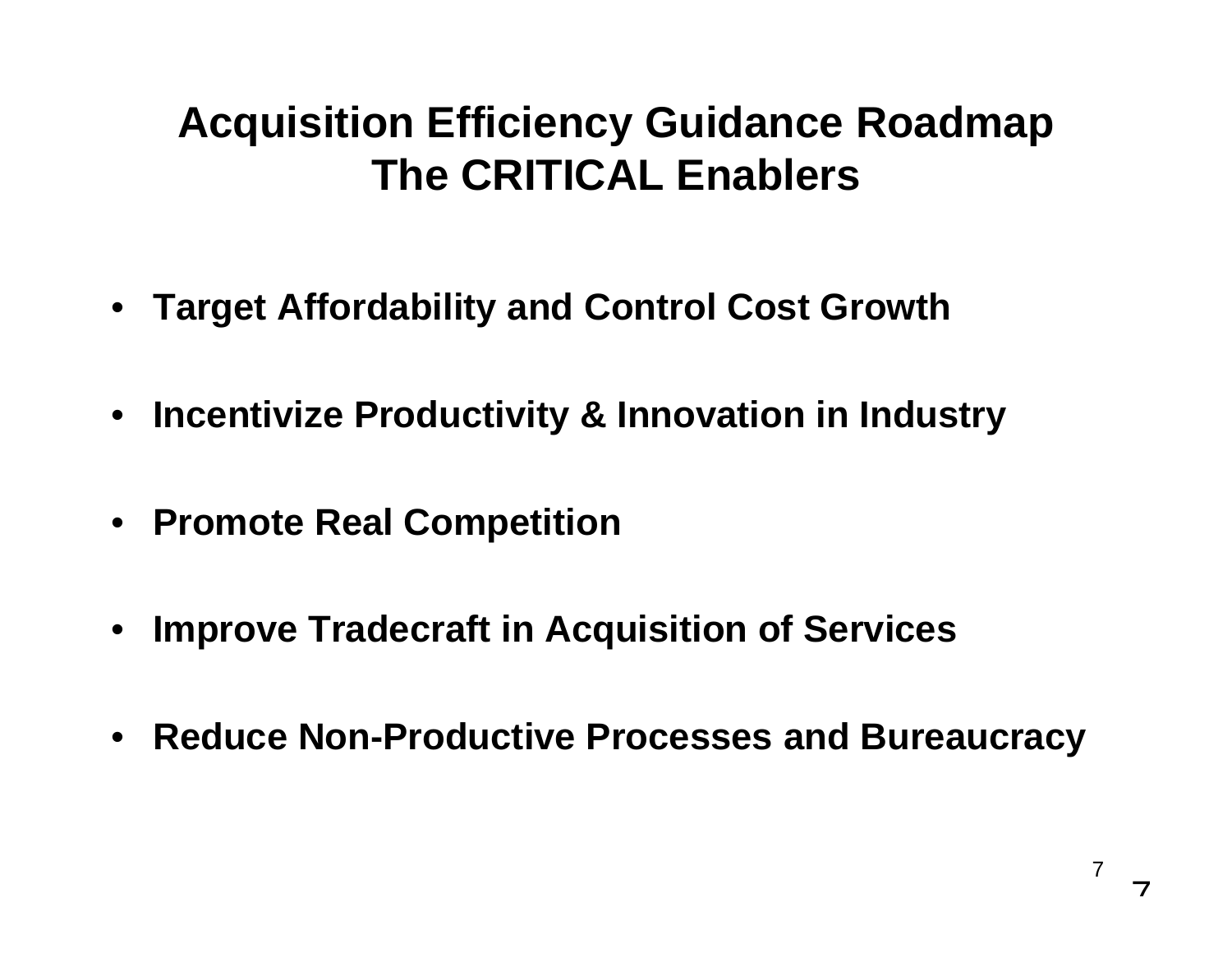### **Acquisition Efficiency Guidance Roadmap**

#### **Target Affordability and Control Cost Growth**

- -**Mandate affordability as a requirement**
- -**Implement "should cost" based management**
- -**Eliminate redundancy within warfighter portfolios**
- -**Achieve Stable and economical production rates**
- **Manage program timelines**

#### **Incentivize Productivity & Innovation in Industry**

- - **Reward contractors for successful supply chain and indirect expense management**
- -**Increase Use of FPIF contract type**
- -**Capitalize on progress payment structures**
- -**Institute a superior supplier incentive program**
- - **Reinvigorate industry's independent research and development**

#### **Promote Real Competition**

- -**Emphasize competitive strategy at each program milestone**
- - **Remove obstacles to competition**
	- •**Allow reasonable time to bid**
	- • **Require non-certified cost and pricing data on single offers**
	- • **Enforce open system architectures and set rules for acquisition of technical data rights**
- **Increase small business role and opportunities**

#### **Improve Tradecraft in Acquisition of Services**

- -**Assign senior managers for acquisition of services**
- -**Adopt uniform services market segmentation (taxonomy)**
- - **Address causes of poor tradecraft**
	- •**Define requirements and prevent creep**
	- •**Conduct market research**
- -**Increase small business participation**

#### **Reduce Non-Productive Processes and Bureaucracy**

-

- -**Reduce frequency of OSD level reviews**
- **Work with Congress to eliminate low value added statutory requirements**
- -**Reduce the volume and cost of Congressional Reports**
- **Reduce non-value added requirements imposed on industry**
- -**Align DCMA and DCAA processes to ensure work is complementary**
- - **Increase use of Forward Pricing Rate Recommendations (FPRRs) to reduce administrative costs**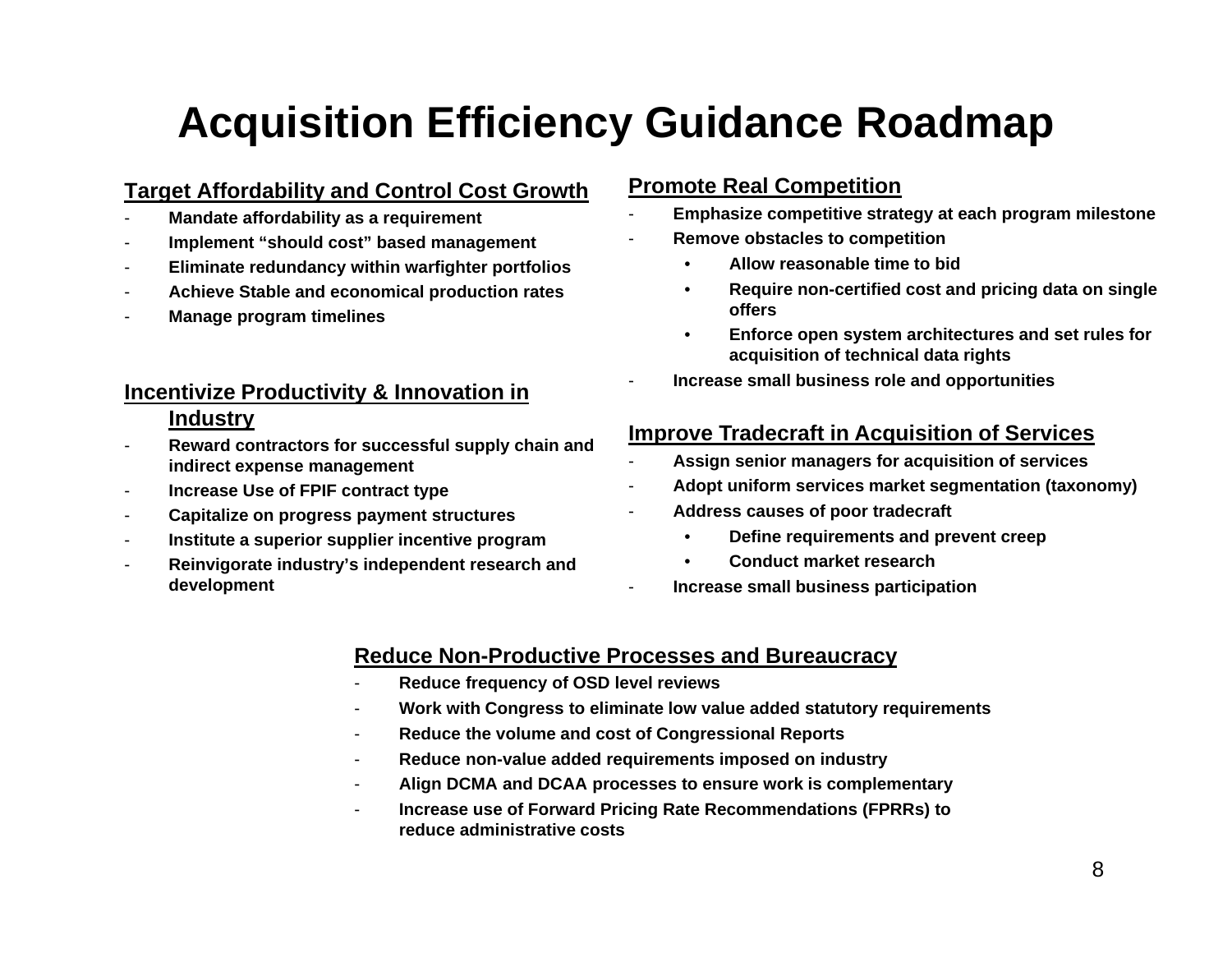### **Joint Center for Ground Vehicles**

- **Promotes Jointness and Portfolio Problem Solving**
- **Enables Technical Synergy**
- **Exploits "center of mass" acquisition, science, and technical expertise on the Detroit Arsenal**
- **Promote a healthy mix of ideas**
- **Minimizes duplication of efforts**
- **Establish a joint enterprise approach that enables faster, more effective realization of the Service Strategies**
- **It is time to test, prove, learn!**
- **Exportable mindset**

# **A Means to an End (One of Many?)**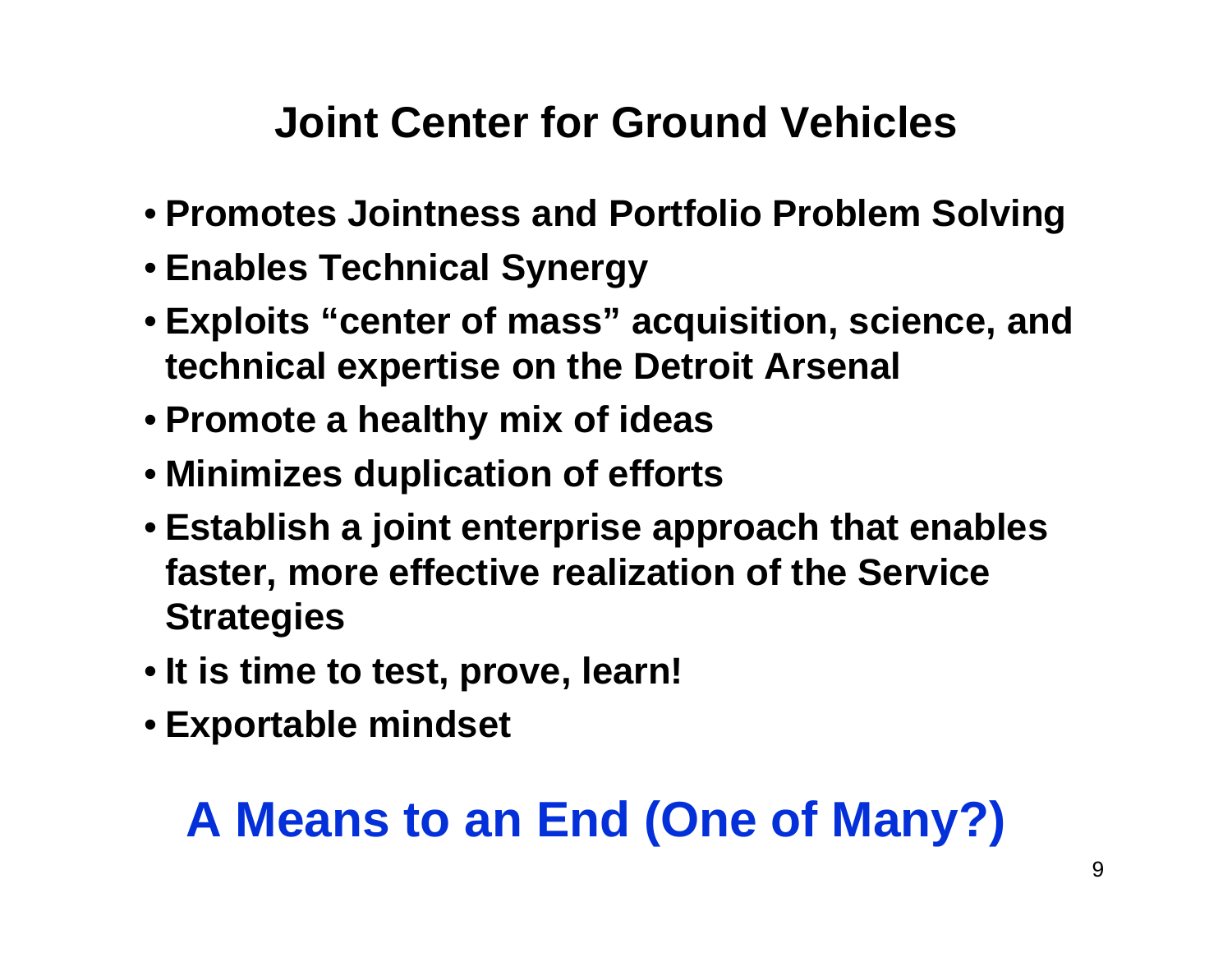### **(A few) Questions to FRAME our thinking?**

- **What forums provide the best opportunity to support "joint" portfolio systems acquisition analysis and decision making?**
- **What are the MAJOR obstacles to realizing the goals of the Service TWV strategy and what are we doing about it?**
- **How much redundancy is too much?**
- **What are the biggest GAPS in our capability?**
- **What decisions from OSD can help the most?**
- **How much "joint" examination is necessary and sufficient?**
- **How do we assess the TOTAL needs of the vehicle fleets?**
- **How do we account for the OCO transition to base budgets?**

**Answers provide CONTEXT for Program/FLEET Decisions**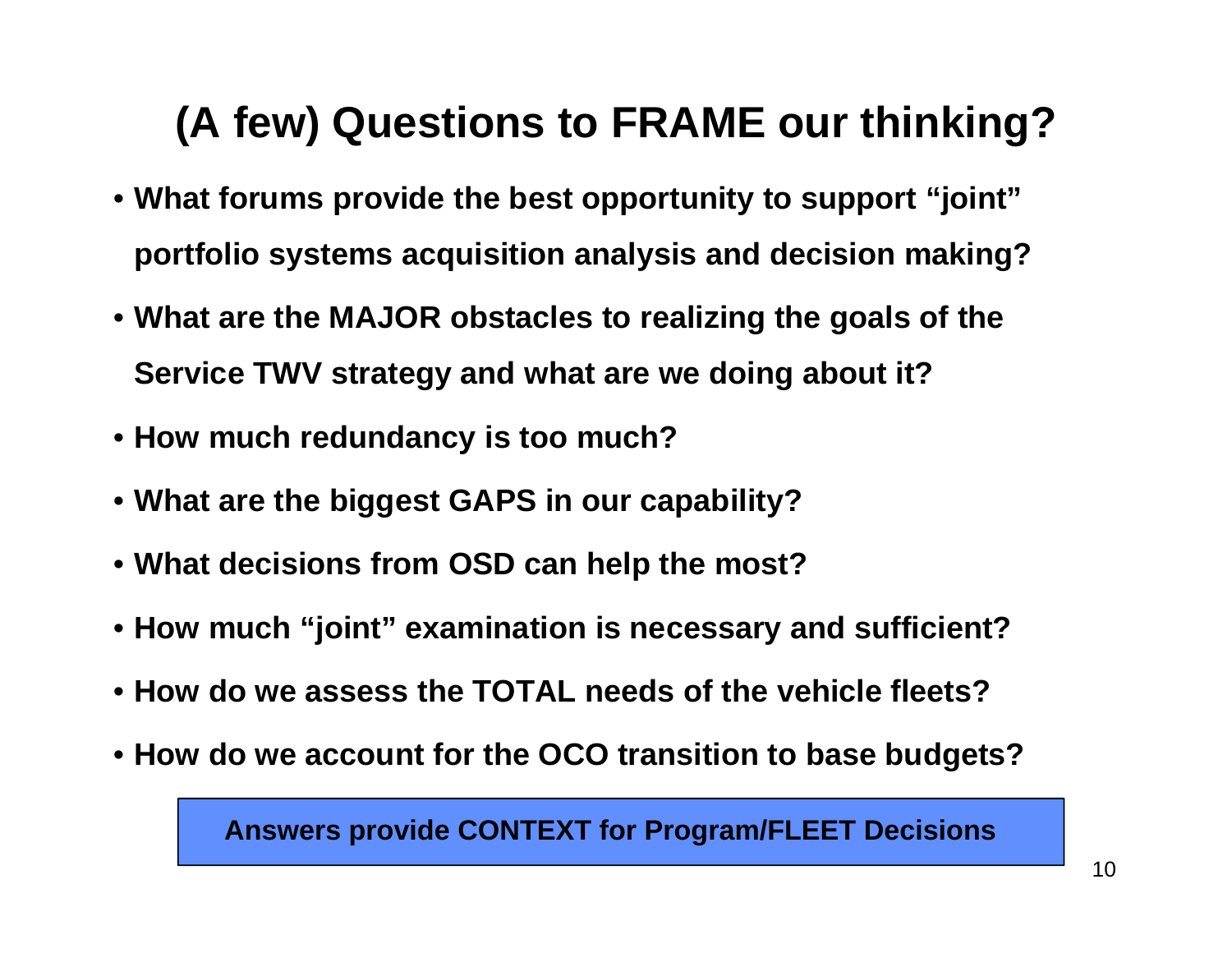### **Planning, Programming, Budgeting, and Execution**